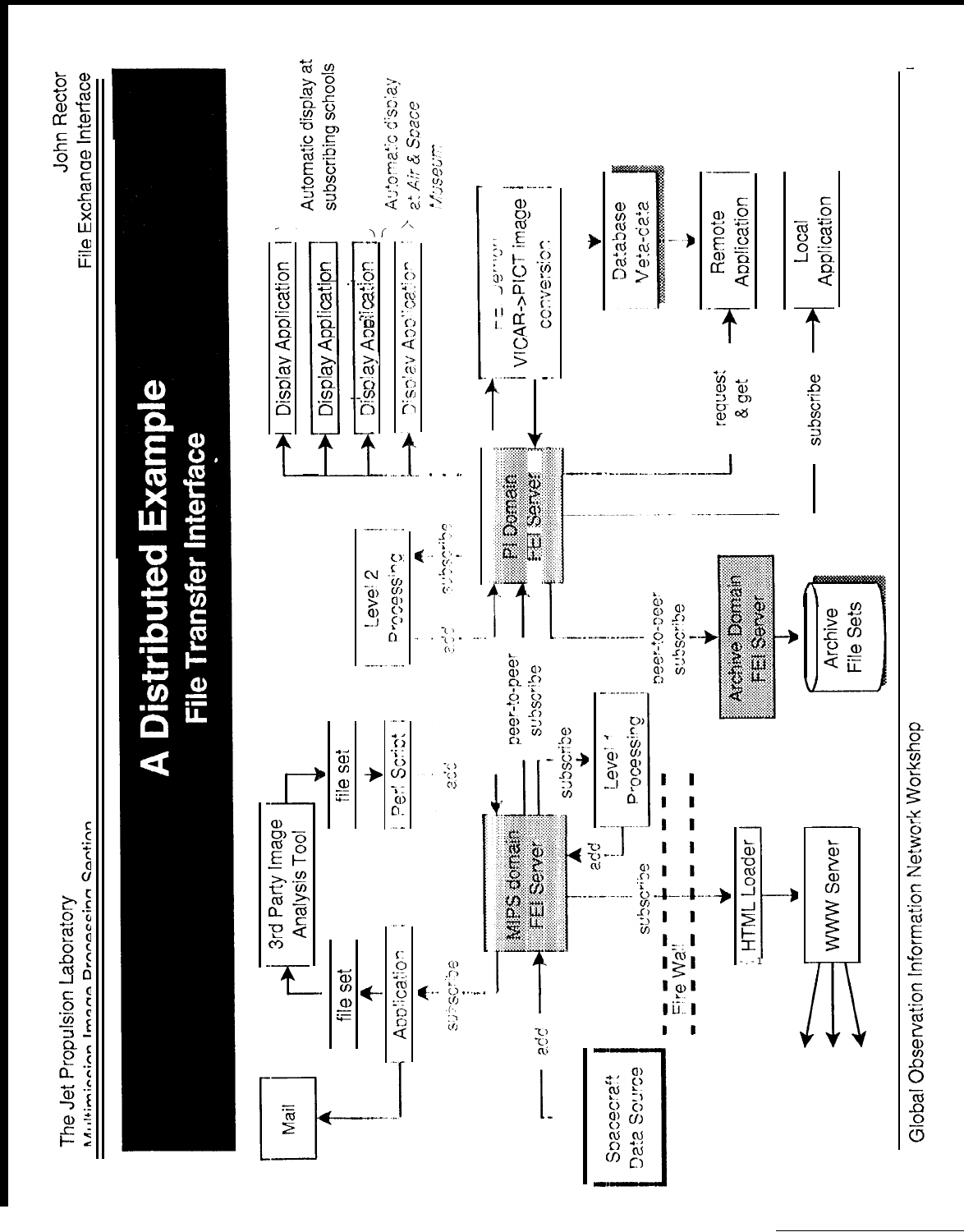## The User's Logical View Of The System

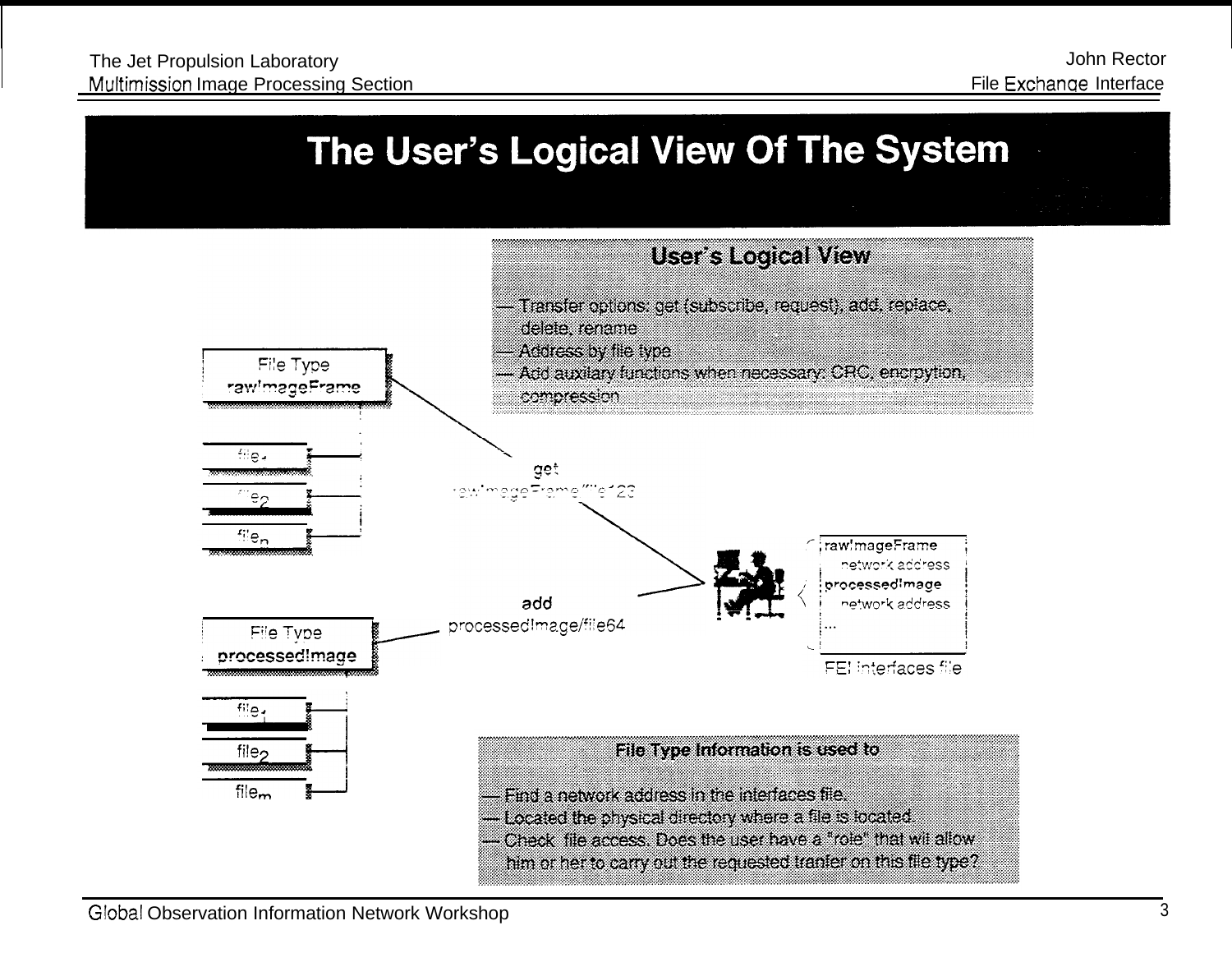## **Adding Servers For Performance Or Other Reasons** Phyical configuration changes but logical view remains the same

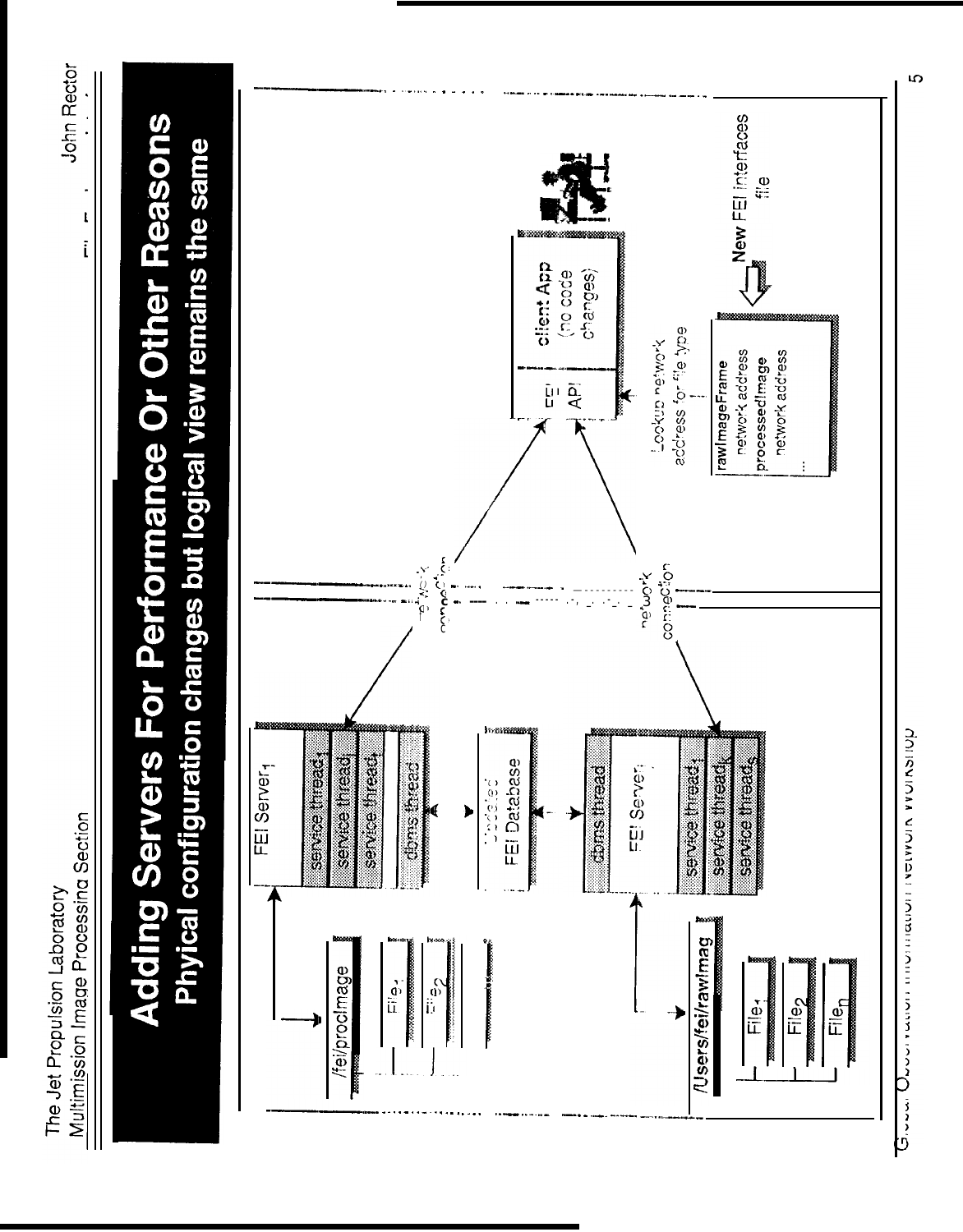# **Subscription & Automation**

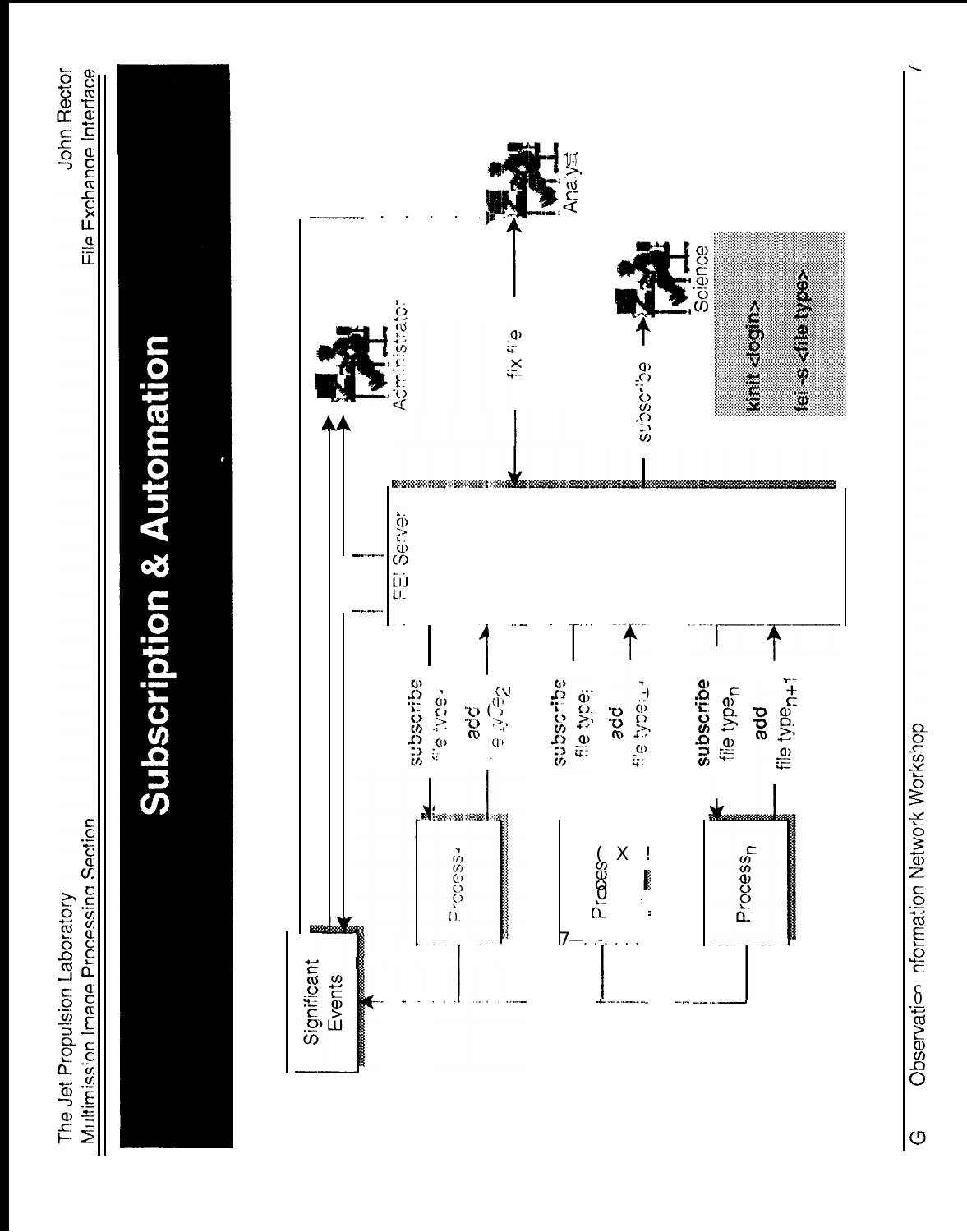### **Requests** "Subscription Lite" + Demon Processing

- **Only file type and file name information sent after Demon processing comp[etes,**
- **Look at meta-data to determine if the file is valuable.**
- **Get the file from FEI if it is.**
- $\bullet$  Example: Send me only the images that depict features with n a specified atitude and longitude range.

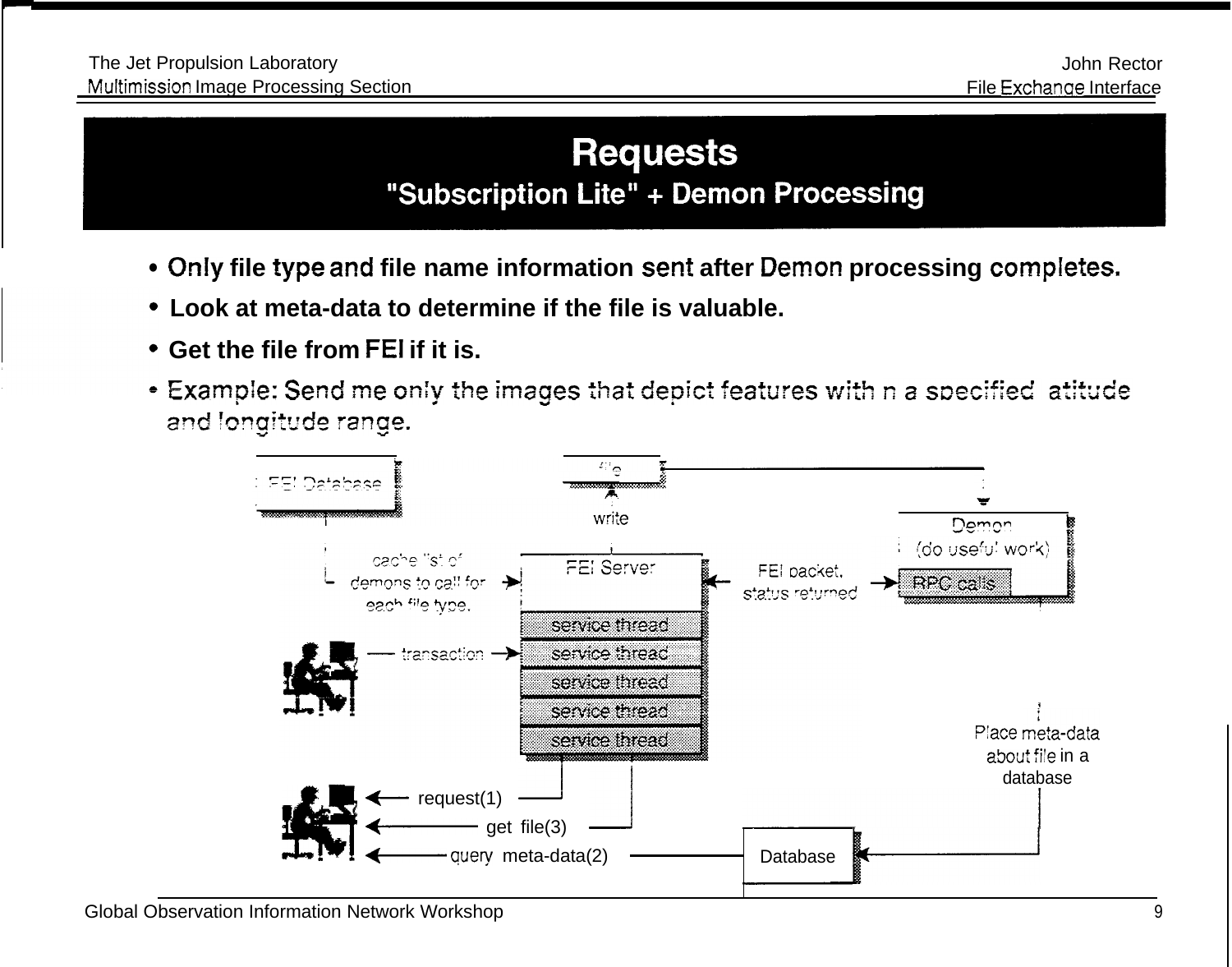### **Managing A System FEI Administration**

- All FEI configuration data is stored in a database
- Resource Manager-A connection that reports on status of a server.
- . Hot Boot-Change the configuration of a server while it's running.
- Significant Events-Error conditions and other events are written to a database table from which they can be automatically displayed to users who have issued a sigEvent registered procedure (Sybase version only).

.